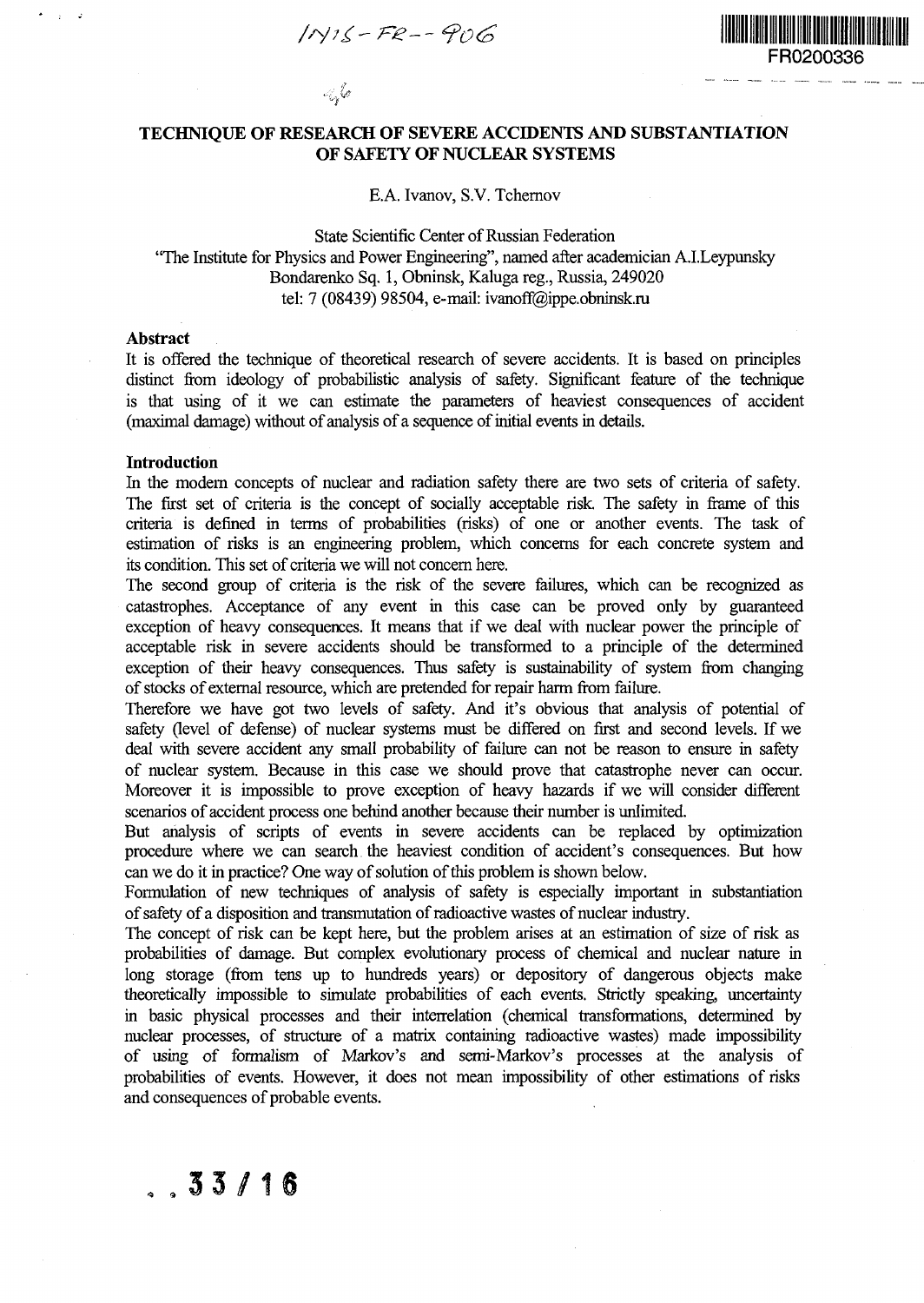But analysis of accidents are carried out for development of means of protection and therefore there is no necessity to describe exactly of all scripts of chains of events, it is enough only to estimate maximal impact of set of any events, which are physically allowed.

**OGO©**

### Put of problem

 $\sim$ 

Our task is to develop the technique of analysis of severe accidents and of analysis of protection facilities. Analysis should be based on mathematical modeling and this model should be built on model of coupled processes. We can formulate a number of principles of development of such models. They are following:

- modeling should be carried out as set of coupled processes;

- all simple process should be modeled by very trying out codes and algorithms;

- all codes and models should be able to simulate accident process completely.

Let consider accident process in cooled by light water nuclear systems. Asymptotically behavior of this system can be described as static regime with balanced reactivity from initial perturbation and temperature and coolant density.

Model must include models of neutron kinetics, hydrodynamics of coolant, mass and heat transfer, steam generation in water etc. Model should be built in lamp parameters.

#### Model of emergency process

Accident in this work is modeled by dynamic model in lamp parameter. Here we use followed approximations:

- it's used the point kinetics of neutrons;
- it's applied semi-stationary model of power distribution;  $\ddot{\phantom{0}}$
- the coolant is acoustically incompressible liquid;
- the fuel is motionless.

The description of a field of neutrons

$$
\frac{\partial n}{\partial \tau} = \frac{\rho - \beta}{\Lambda} n + \sum_{i} \lambda_i C_i + Q_n, \tag{1}
$$

Concentration of the predecessors:

$$
\frac{\partial C_i}{\partial \tau} = -\lambda_i C_i + \frac{\beta_i}{\Lambda} n, \tag{2}
$$

The equation of heat transfer in terms of average values:

$$
\frac{\partial h}{\partial \tau} = \frac{q_s \Pi}{\gamma F} - \frac{2 \cdot u \cdot \Theta(\tau)}{H} (h - h_o), \tag{3}
$$

where  $\theta = \theta(t)$  - is amendment on difference of the form of the channel from the vertical cylinder and on acceleration of a flow.

Description of average velocity of coolant fluid:

$$
\frac{\partial u}{\partial \tau} + \frac{\mathcal{E}}{2} \left( u_{\dot{\alpha}\dot{\omega}}^2 - u_{\dot{\omega}}^2 \right) = \frac{\mathcal{E}}{\gamma} \left( p_{\dot{\omega}} - p_{\dot{\alpha}\dot{\omega}} \right) - \xi_{\dot{\omega}} \frac{Hu^2}{2 d_{\dot{\lambda}}},\tag{4}
$$

where  $\varepsilon = \varepsilon(t)$  - is amendment on difference of the form of the channel from the vertical where  $\mathcal{L} = \mathcal{L}(t)$  - is americantly on difference of the form of the channel from the vertical

$$
\frac{\partial u}{\partial \tau} = \left(\frac{\gamma_0}{\gamma} - 1\right) g \cdot H \cdot \varepsilon(t) - \xi_{\infty} \frac{H}{2d_{\lambda}} u^2 - 2 \cdot \varepsilon(t) \cdot x \left(\frac{\gamma}{\gamma'} - 1\right) \frac{\gamma a^2}{\gamma'}.
$$
 (5)

The functions  $\varepsilon = \varepsilon(t)$  and  $\theta = \theta(t)$  contain the information on real deformation of the channel. They can change into margins from 0 up to 1 and are managing parameters in the searching of the greatest value of consequences of emergency process. Such formulation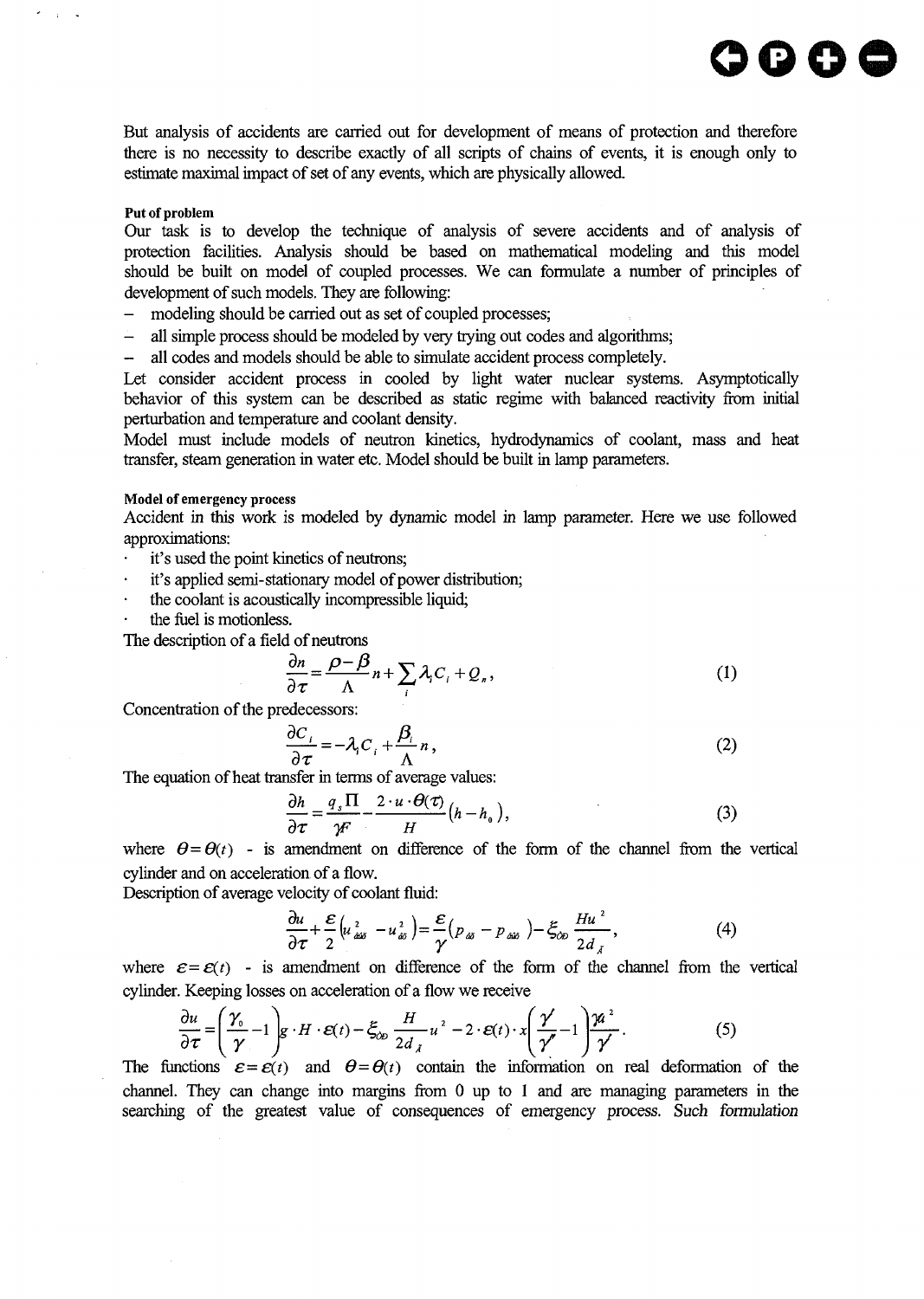allows us to define heaviest of physically accessible levels of damages. These functions can be submitted as the trial forms - functions F (t):

$$
F(\tau) = \sum_{i=0}^{N} \alpha_i \tau^i, \qquad (6)
$$

The technique allows us to estimate maximal dangerous impact of severe (hypothetical) accident because it is based on the decisions of a general view and excludes necessity of detailed modeling of the real scripts of emergency process.

## **Examples of calculations**

 $\Delta$ 

Let consider emergency processes in unmanaged nuclear systems with light water as coolant. We show below variants of accident on spent fuel cooling pond, falling of space nuclear reactor in hydrogen contented media and accident in experimental facility pretended for trying-out fuel rods for prospective light water reactor. It must be noted that we consider only hypothetical events - both of them did not realized in reality.

We expect that after all transient processes in such systems will stand asymptotic mode with constant level of power and part of steam, temperature and velocity of coolant.

## **Falling of damaged space power nuclear reactor**

We consider the model where heated up to  $670^{1}$  $\tilde{N}$  subcritial nuclear reactor with zero capacity are falling into a reservoir. The falling is chaotic and deformed reactor has lost beryllium reflector. Evidently that it is impossible to describe the process of immersing of reactor precisely because in this case we have got a continuum of initial conditions. Therefore it is natural, that this task should be considered in the described above model, where the script of process is not detailed, and the maximal consequences of failure are defined during solution.

| Average lifetime of prompt neutrons | A, sec | $12.210^{6}$                                             |  |
|-------------------------------------|--------|----------------------------------------------------------|--|
| Effective part of decay neutrons    | Bef    | 0.00745                                                  |  |
|                                     |        | Approximations of feed back reactivity coefficients      |  |
| on water's density                  |        | $0.00986 + 11.5410^{5} p + 0.00172510^{6} p^{2}$         |  |
| on fuel's temperature               |        | $0.011448 - 1.510^{-5}$ t+ 4.55 $10^{-9}$ t <sup>2</sup> |  |
| on moderator's temperature          |        | tz, u                                                    |  |

Table 1 Data of kinetics of nuclear reactor in lamp parameters

Maximal value of external reactivity, which can be brought by water, is not greater than 12%. Behavior of neutron field in reactor is described by point kinetics (table 1), interrelation between different processes are determined by coefficients of reactivity feedback. Water during transient process boils and power of reactor stabilized on some small value when reactivity becomes zero.

Carrying out calculation we find such scenarios, which gives maximal and minimal power yield and with maximal and minimal temperatures of fuel in emergency. It is shown that (namely in this task) scenario with maximal flux differs from one with maximal temperature.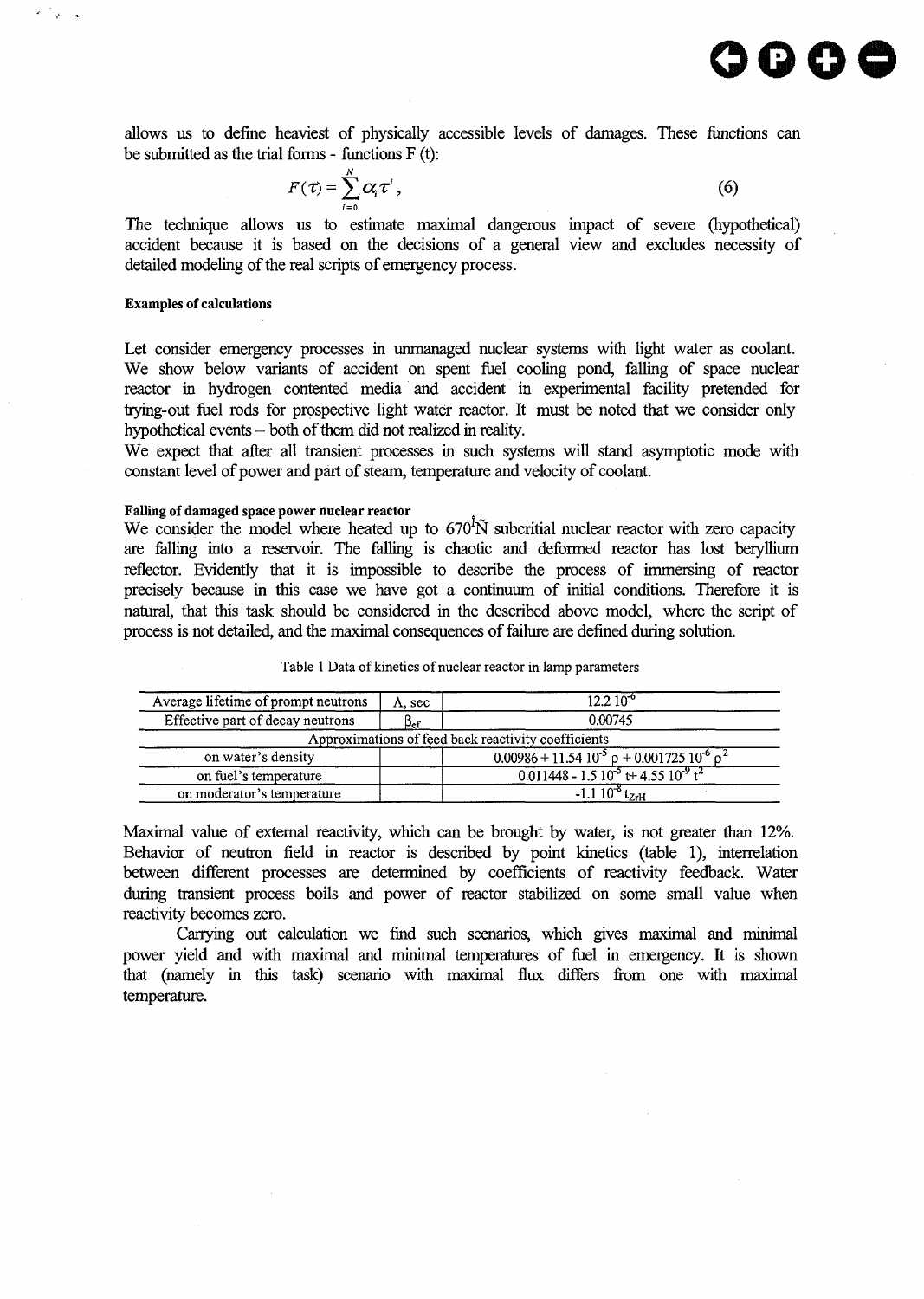# **oooe**



Fig.l Dependence of neutron flux during transient process



Fig. 2 Changing of fuel temperature during transient process

#### **Accident on water-uranium criticality stand (experimental facility)**

As in previous variant here we consider accidental event on experimental facility, which simulates VVER-type reactor fuel lattice. Accident begins with increasing of reactivity (for example by failure of control system). Initially temperature of water (pressure as in VVER) is about 320'C, temperature of fuel equal temperature of water, coolant is not moved. Value of external reactivity 1.6% and it is included for two seconds. Core is cooled by natural convection of water.

We find such regimes, which supply maximal value fission density by artificial decreasing of hydraulic diameter of channel. Results are shown on Fig. 3 and 4. It is shown that only variation of managing parameter during accident gives maximal flux and temperature. It means that only special searching (as in this case) allows us to estimate maximal physically possible value of accident impact.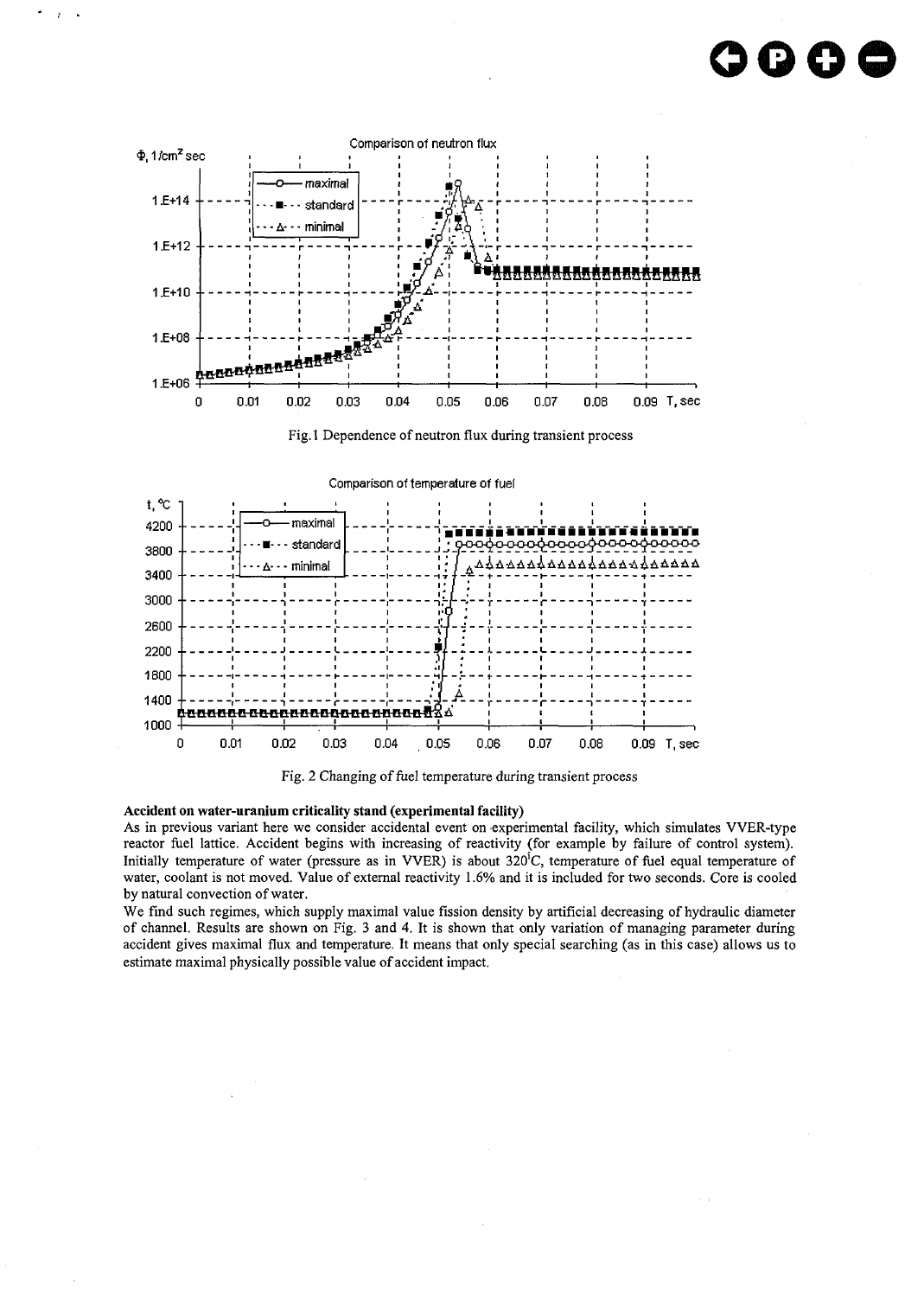





#### **Conclusions**

÷

Work is devoted to development of possible ways of solution of the problems of nuclear safety substantiation. We believe that safety in severe accidents is one of significant factors, which restrict value of nuclear industry in future power production.

In connection with it we can conclude followed items.

- Substantiation of safety in severe accidents in nuclear system should be built on deterministically guaranteed exception of heavy consequences.
- It is easy that this aim can be achieved by modeling in functions of common type.
- Main purpose of this work is to show that it is possible to estimate physical allowed state of system in emergency and find of trajectory of heaviest scenarios by optimization procedure.